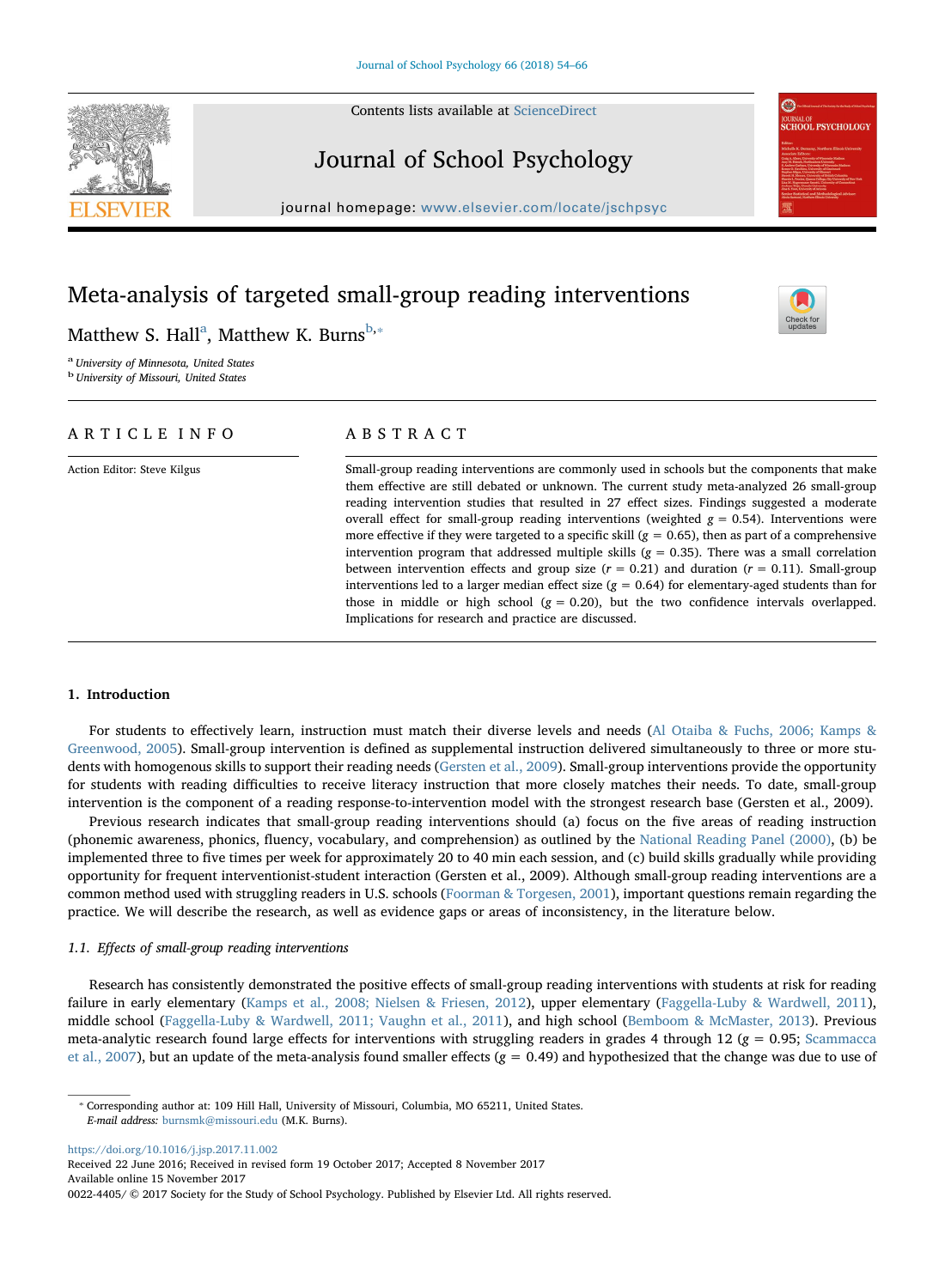more standardized measures, differences in participant characteristics, more rigorous research designs, and improvements in the business-as-usual control group ([Scammacca, Roberts, Vaughn, & Stuebing, 2015\)](#page-12-2).

## 1.1.1. Standardized measures

Researchers have long recognized that standardized norm-referenced measures of reading are less sensitive to growth and individual differences in reading than briefer measures such as curriculum-based measurement ([Marston, Fuchs, & Deno, 1986\)](#page-12-3). Al-though standardized measures correlate well with state accountability tests ([Shapiro & Gebhardt, 2012\)](#page-12-4), curriculum-based measurement results in much more sensitive data ([Miura Wayman, Wallace, Wiley, Tichá, & Espin, 2007\)](#page-12-5). [Scammacca et al. \(2015\)](#page-12-2) compared the effects from standardized measures of reading to the data from a previous meta-analysis and found smaller average effect size ( $g = 0.21$ ) as compared to the previous research ( $g = 0.42$ ; [Scammacca et al., 2007](#page-12-1)). Thus, the result of using standardized measures to assess the effect of reading interventions appears to be an area in need of additional research.

#### 1.1.2. Student characteristics

Beyond outcome measures, the age of the student receiving the small-group intervention could also influence the results. Previous research has consistently found that age of the student affected the results of reading intervention, but the difference was most pronounced for students in preschool and kindergarten ([Suggate, 2016\)](#page-12-6), and the effects of reading interventions for students in kindergarten maintained through the third grade [\(Simmons et al., 2008](#page-12-7)). Moreover, a synthesis of previous research found that reading interventions were most effective for students in kindergarten and first grade, but the review only included students through third grades [\(Wanzek & Vaughn, 2007](#page-12-8)). [Vaughn et al. \(2010\)](#page-12-9) found small effects ( $d = 0.16$ ) for a small-group reading intervention with students in middle school. However, meta-analytic research found larger mean effects for students in 4th through 12th grades ([Scammacca et al., 2007, 2015\)](#page-12-1). Such equivocality in findings to date suggests the grade of students receiving small-group reading intervention is also an area in need of additional research.

1.1.2.1. Research designs. When reviewing the research of a specific topic such as reading interventions, study methodology and quality of the research design should be taken into account to reduce potential bias in the findings [\(Wortman, 1994\)](#page-12-10). Higher quality designs include studies that use randomized assignment and have low attrition or equal groups after attrition ([What Works](#page-12-11) [Clearinghouse, 2008\)](#page-12-11). Systematic reviews of the reading intervention literature found that randomized experiments are a common method of small-group reading intervention research [\(Slavin, Lake, Davis, & Madden, 2011\)](#page-12-12). Previous research is somewhat conflicting in that while some studies have indicated study quality did not influence reading outcomes ([Ehri et al., 2001](#page-11-6)), other investigations have suggested higher quality research designs yielded larger effects [\(Elbaum, Vaughn, Tejero Hughes, & Watson](#page-11-7) Moody, [2000; Piasta & Wagner, 2010\)](#page-11-7). In addition, research has demonstrated that the quality of the control or comparison group needs to be considered, as this group represents the counterfactual against which intervention effects are evaluated and estimated ([Lemons, Fuchs, Gilbert, & Fuchs, 2014\)](#page-12-13).

## 1.2. Characteristics of the intervention

There are other areas of potential research for small-group interventions because many components of what makes small-group reading interventions effective are still debated or unknown [\(Begeny, Krouse, Ross, & Mitchell, 2009; Chambers et al., 2011; Slavin](#page-11-8) [et al., 2011\)](#page-11-8). Below we will discuss the intervention group size, who administers the intervention, and intervention duration as characteristics of the intervention that could influence the effects.

#### 1.2.1. Interventionist

Delivering interventions to multiple students simultaneously can be more efficient and require less time than when administering them to each student separately, but who is administering the intervention is also important to consider when determining intervention efficiency. In an extensive review of the literature on effective reading interventions, [Slavin et al. \(2011\)](#page-12-12) found that interventions delivered by paraprofessionals and volunteers were effective, but the interventions were more effective when delivered by certified teachers. Moreover, volunteers can effectively implement reading interventions, but the effectiveness may depend on how well the volunteers were trained [\(Elbaum et al., 2000\)](#page-11-7).

## 1.2.2. Intervention dosage

Another important consideration for intervention efficiency is the length of time the intervention is implemented. Researchers are more frequently considering intervention dose, or the number of teaching episodes per intervention session, which is cumulatively computed by multiplying the number of teaching episodes per session, by the number of sessions per week, by the number of weeks ([Warren, Fey, & Yoder, 2007](#page-12-14)). Most intervention researchers do not report teaching episodes, but report total intervention duration in minutes or hours as an indicator of dose. It may seem intuitive that the longer an intervention is delivered the more effective it will be, but meta-analytic research found that intervention length was not associated with reading outcomes ([Elbaum et al., 2000;](#page-11-7) [Swanson, 1999](#page-11-7)). There could be a nonlinear relationship between intervention duration and effects because moderate-length interventions had the largest effects, and interventions that were short or relatively long in duration were equally effective ([Ehri et al.,](#page-11-6) [2001\)](#page-11-6).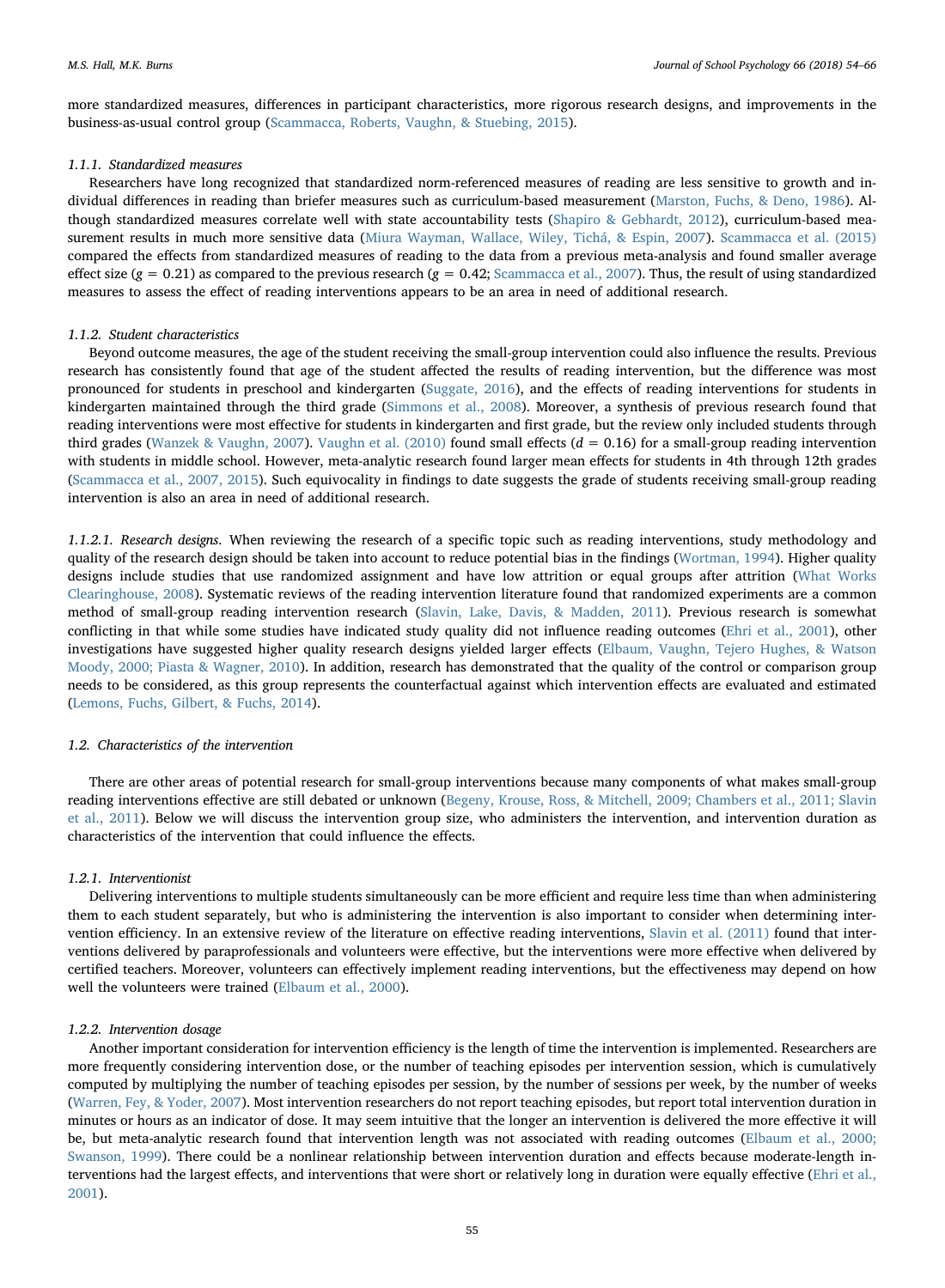## 1.2.3. Group size

The size of the group remains a question in need of research. Previous research found that small-group interventions were at least as effective as one-on-one interventions ([Ehri et al., 2001; Elbaum et al., 2000; Piasta & Wagner, 2010](#page-11-6)). [Vaughn et al. \(2003\)](#page-12-15) directly compared the impact of different intervention group sizes by administering the same reading intervention to students individually, in groups of 3, and in groups of 10. Interventions delivered in groups of 3 students were more effective than groups of 10, and equally effective to the individually delivered interventions, but there was little guidance beyond comparing 3 to 10 students. Moreover, meta-analytic research found a small relationship ( $r = -0.09$ ) between effects and size of the group ([Suggate, 2016](#page-12-6)).

## 1.3. Targeted interventions

As described above, research regarding the effects of small-group interventions has found mixed results due to various factors, one of which could be the target of the intervention. A standardized small-group intervention that addressed word recognition, vocabulary, fluency, and comprehension led to only small effects for struggling readers  $(d = 0.16, V_{\text{aug}})$  et al., 2010). There were several hypotheses regarding why the intervention led to only small effects. For example, the [Vaughn et al. \(2010\)](#page-12-9) study was conducted at a middle school, and most reading intervention research is conducted with elementary-aged students, but meta-analytic research with adolescent struggling readers found average effect sizes that ranged from  $g = 0.49$  ([Scammacca et al., 2015](#page-12-2)) to  $g = 0.95$  [\(Scammacca et al., 2007](#page-12-1)). Perhaps the interventions in the [Vaughn et al. \(2010\)](#page-12-9) study were not targeted enough to address the specific reading deficits of students in the group.

Burns and colleagues (Burns & Coolong-Chaffi[n, 2006; Burns & Gibbons, 2012; VanDerHeyden & Burns, 2010\)](#page-11-9) defined targeted interventions as those interventions that focused most directly on one area of the National Reading Panel (NRP; [National Institute of](#page-12-0) [Child Health and Human Development, 2000\)](#page-12-0), according to student needs. Research supported targeted interventions based on the five areas of NRP because phonological decoding predicted word reading, and the rate and accuracy of word reading predicted comprehension among struggling readers [\(Berninger, Abbott, Vermeulen, & Fulton, 2006\)](#page-11-10). Moreover, [Suggate \(2016\)](#page-12-6) found moderate effects for interventions that focused on phonemic awareness ( $d = 0.47$ ), phonics ( $d = 0.50$ ), and comprehension ( $d = 0.58$ ), and [Ehri et al. \(2001\)](#page-11-6) found an average large effect ( $d = 1.38$ ) from 35 studies that examined small-group reading interventions for phonemic awareness.

The targeted approach to implementing small-group intervention was tested by [Burns et al. \(2016\)](#page-11-11) with 631 s- and third-grade students as part of the Path to Reading Excellence in School Sites [\(PRESS Research Team, 2014\)](#page-12-16) project. Interventions delivered in small groups were targeted according to phonemic awareness, decoding, reading fluency, or vocabulary and comprehension, which was compared to a control group that received a comprehensive small-group intervention that focused on comprehension and reading fluency, with decoding and phonemic awareness embedded within the lessons. The targeted intervention led to significantly more growth on measures of reading fluency and comprehension than the control group, with moderate to large effects ( $\eta^2 = 0.12$  for second grade and  $\eta^2$  = 0.16 for third grade). Although the finding was consistent with previous intervention research that found interventions were more effective if they correctly targeted the student's area of challenge [\(Burns, VanDerHeyden, & Zaslofsky,](#page-11-12) [2014\)](#page-11-12), the study was quasi-experimental with little control over the intervention that students received in the control group. Thus, additional research is needed to determine the potential differential effects for targeted small-group interventions.

## 1.4. Purpose

Although small-group reading interventions are commonly used, many components of what makes small-group reading interventions effective are still debated. With the large number of students with reading difficulties, the limited resources available in schools, and the increasing popularity of multi-tiered systems of support that utilize small-group instruction, there is a need to gain a better understanding of how to most effectively and efficiently deliver small-group reading interventions. Moreover, meta-analytic methods are effective means to synthesize literature in which potentially contradicting findings occur and to make specific recommendations for practice ([Kavale & Forness, 2000](#page-12-17)). Therefore, the goal of the current study was to apply meta-analytic techniques to examine the effects of targeted small-group reading interventions and to identify components of small-group instruction that were most effective.

This meta-analysis was guided by the following research questions:

- 1. How effective are small-group reading interventions at increasing reading skills?
- 2. How effective are small-group reading interventions when they target specific skills as compared to a more comprehensive approach that addresses multiple skills.
- 3. How do intervention characteristics such as interventionist, dose, and group size impact the effect of small-group reading interventions?
- 4. What effect do participant-level variables (e.g., student grade) have on the effectiveness of small-group reading interventions?
- 5. How do study characteristics such as research design, outcome measure used, and control group impact the results of small-group reading intervention studies?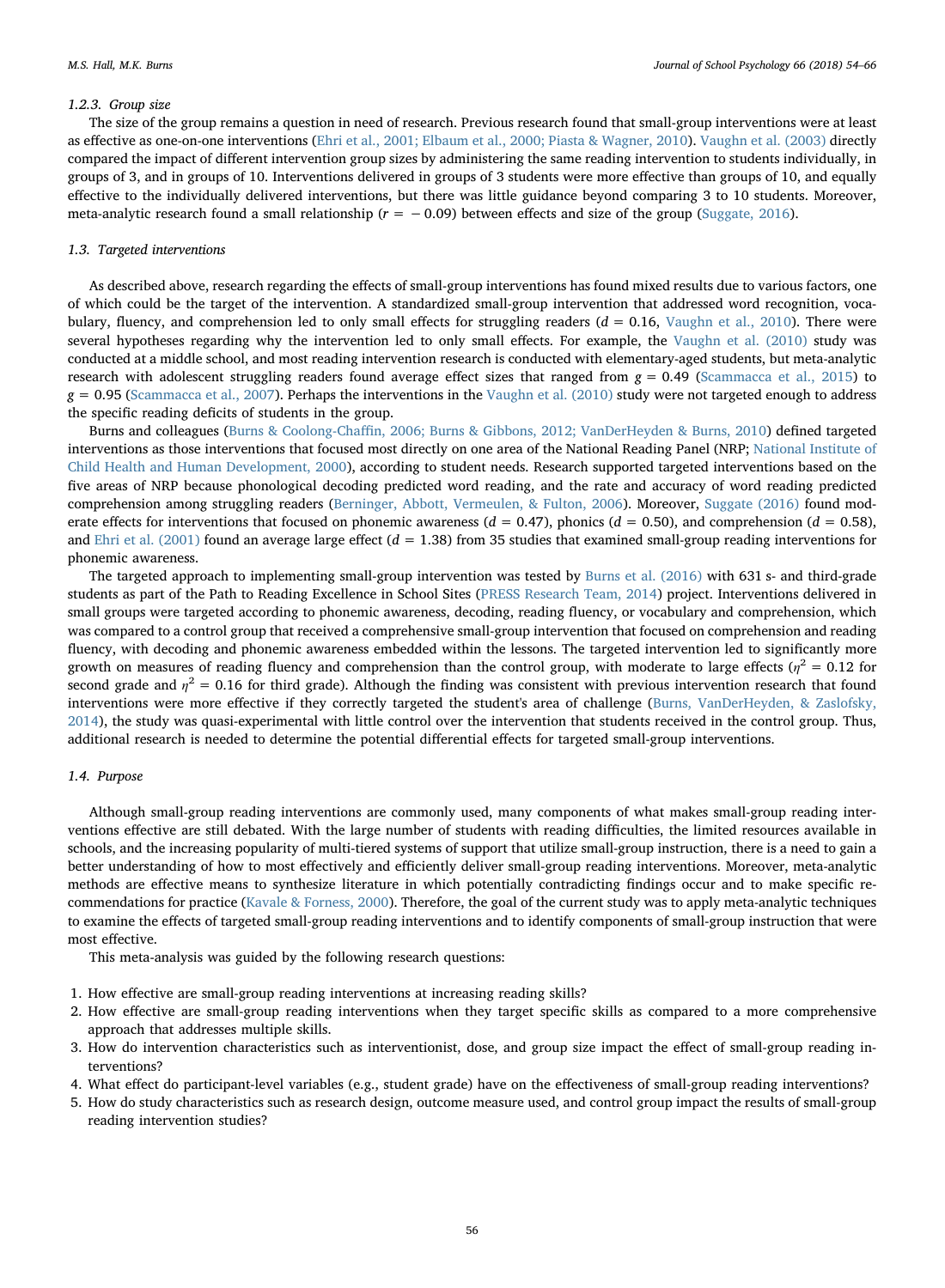<span id="page-3-0"></span>

| References retrieved by literature search ( $n = 2119$ )                                                                                                                                                                                                                                          |  |  |  |  |  |  |  |  |
|---------------------------------------------------------------------------------------------------------------------------------------------------------------------------------------------------------------------------------------------------------------------------------------------------|--|--|--|--|--|--|--|--|
| Excluded ( $n = 1997$ )<br>Did not study a reading intervention<br>Did not use a small-group intervention<br>Was not an original study                                                                                                                                                            |  |  |  |  |  |  |  |  |
| Eligible articles retrieved through literature search ( $n = 122$ )                                                                                                                                                                                                                               |  |  |  |  |  |  |  |  |
| Excluded articles from literature search ( $n = 96$ )<br>Small-group intervention was not main treatment (13)<br>Outcome not related to reading performance (7)<br>One-on-one intervention or size of group not reported (41)<br>Not an experimental study (20)<br>Used a single-case design (15) |  |  |  |  |  |  |  |  |
| Distinct articles included in meta-analysis ( $n = 26$ )                                                                                                                                                                                                                                          |  |  |  |  |  |  |  |  |
| Articles retrieved and added by searching reference lists of included articles ( $n = 0$ )                                                                                                                                                                                                        |  |  |  |  |  |  |  |  |
| Total distinct articles included in the meta-analysis ( $n = 26$ )                                                                                                                                                                                                                                |  |  |  |  |  |  |  |  |

Fig. 1. Flow chart of the study selection process.

## 2. Method

# 2.1. Data collection

The PsycINFO, ERIC, and Education Full Text electronic databases were searched for articles using the terms "reading or literacy," "small group" "tier II or tier 2," "phonemic awareness," "decoding," "fluency," "vocabulary," "comprehension," and "intervention." As shown in [Fig. 1,](#page-3-0) the electronic search resulted in 2119 citations, the titles of which were reviewed for relevance. A total of 1903 were eliminated without further review for lack of relevance. A total of 216 citations were further reviewed by examining their abstracts, and another 94 citations were eliminated because they were not directly about small-group reading interventions, leaving 122 total articles. The following inclusionary criteria were used to compare the remaining articles in order to find data usable for the current meta-analysis:

- 1. The study implemented a small-group reading intervention.
- 2. The outcome variables of the study were directly related to reading or literacy performance.
- 3. The group size of the intervention included between 3 and 15 students. Three was established as the minimum to avoid research with dyads, and because it was used as the minimum group size in previous research ([Vaughn et al., 2003](#page-12-15)). A group size of 15 was set as the maximum to avoid research with entire classrooms.
- 4. The intervention was delivered by an adult rather than peer to peer (e.g., peer learning groups or cooperative learning groups).
- 5. The participants were students in grades K through 12.
- 6. The participants were native English speakers.
- 7. The study was published in a peer-reviewed journal.
- 8. The study used a quantitative group comparison research design, either experimental or quasi-experimental, allowing for estimates of effect size as compared with a control condition.
- 9. The study presented sufficient information to calculate effect sizes.
- 10. The study was written in English.

Thirteen of the 122 articles were excluded because a small-group reading intervention was not used as a main treatment (e.g., the reading intervention was only one part of a multi-component intervention), 7 were eliminated because the outcome variables were not directly related to reading performance, 41 were excluded because they used group sizes that were less than three students or did not give the group size, and 20 were removed because they were a review or did not use a quantitative research design. Studies using a single-case design method were not included in the current study due to the difficulty of interpreting effect sizes and combining the effects with group design studies ([Baron & Derenne, 2000\)](#page-11-13), which resulted in 15 articles being excluded.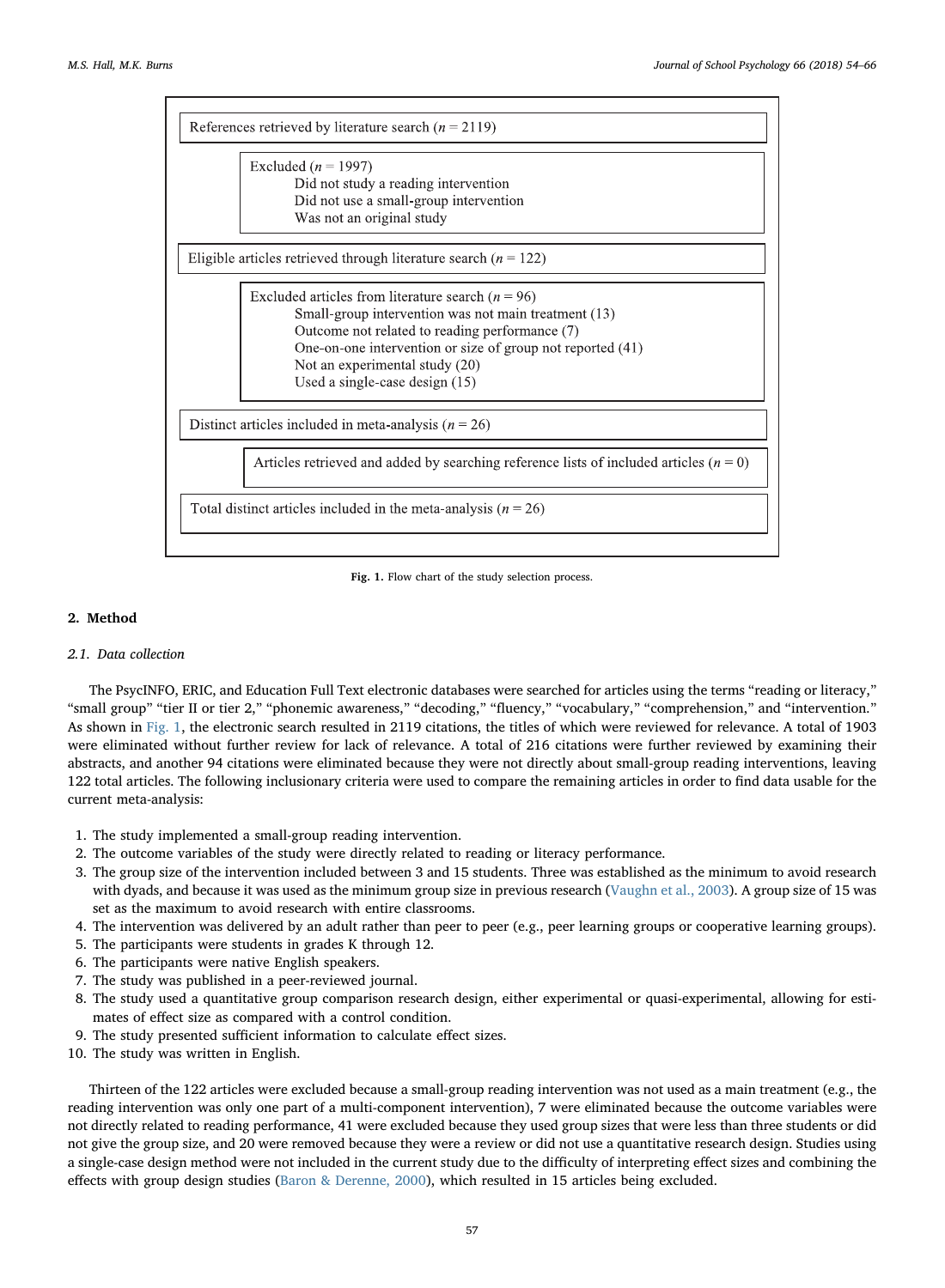After identifying articles appropriate for the meta-analysis from the electronic searches, an ancestral search of the reference lists from included articles was conducted to identify potential additional articles, but no additional studies were found. In total, 26 articles met the inclusion criteria and were included in the meta-analysis. It should be noted that one of the articles reported two independent studies within the same article (i.e., Study 1 and Study 2; [Coyne, McCoach, & Kapp, 2007](#page-11-14)), which were coded separately and increased the number of studies to 27.

The interrater agreement for whether the studies met the inclusion criteria was assessed by the first author and a school psychology graduate student by randomly selecting 25% ( $n = 26$ ) of the articles initially screened. The total agreements were divided by the total articles that were randomly selected and initially resulted in 81% agreement. All of the disagreements involved the size of the groups in the study, where the second rater included studies that used groups of two students. The two raters met to discuss the disagreements and reached 100% agreement after clarifying the intervention group size variable.

## 2.2. Coding

The 27 articles were coded according to variables relevant to the research question. The coding process is described below.

#### 2.2.1. Targeted interventions

Three studies used either a phonemic awareness or phonics intervention (e.g., teaching the sounds that corresponded to individual phonemes; [O'Shaughnessy & Swanson, 2000\)](#page-12-18), one study used a reading fluency intervention (repeated reading and reading widely; [Kuhn, 2005](#page-12-19)), five studies used a vocabulary intervention (explicit instruction with contextual information and definitions using multiple exposers to the word; [Coyne et al., 2007\)](#page-11-14), and four addressed reading comprehension (e.g., teaching students how to summarize, question, clarify, and predict as they read; [Sporer, Brunstein, & Kieschke, 2009\)](#page-12-20). Thus, 13 studies targeted the intervention to one of the areas identified by the NRP and were coded as targeted interventions. An additional 14 studies (including both presented by [Coyne et al., 2007\)](#page-11-14) used an intervention that included a combination of aforementioned intervention type categories, which were coded as comprehensive interventions.

## 2.2.2. Intervention variables

A variety of intervention variables were coded to determine how intervention characteristics affected the results of small-group reading interventions. The study examined who implemented the intervention (i.e., interventionist), the intervention dose, and intervention group size.

2.2.2.1. Interventionist. Three groups of treatment agents, or those who implemented the intervention, were used in the included studies. Researchers or graduate student research assistants administered the small-group intervention for 14 of the studies; personnel from within the school (e.g., teachers or paraprofessionals) implemented the intervention for 10 of the studies; and 4 effects were from studies that used volunteers or other trained interventionists from outside of the school to provide the small-group interventions.

2.2.2.2. Intervention dose. Treatment dose was coded as total time in hours the intervention was delivered. Minutes were converted to a decimal point by dividing the minutes by 60 (e.g., 90 min equaled 1.5 h). There was considerable variability in intervention time with a range of 1.5 h to 1440 h over the course of several weeks. The mean number of hours was  $123.59$  ( $SD = 287.00$ ) and the median was 30.00. Three studies did not provide information regarding the amount of time dedicated to the intervention.

2.2.2.3. Intervention group size. Intervention group size was coded as a continuous count of the total number of students in each instructional group. The size of the intervention groups varied greatly between the studies and many studies used a range of group sizes within the same study. The median group size was used for studies reporting a range of group sizes. The average group size was 4.98 ( $SD = 2.41$ ) students and the median was 4.50.

#### 2.2.3. Participant variable: grade

Studies meeting the criteria for inclusion were coded according to the grade of the participants in their study. Nineteen studies included students who were in kindergarten through 5th grade and were classified as elementary. Seven studies included students who were in 6th through 12th grade and were classified as secondary. One study included students in both groups.

## 2.2.4. Study variables

Finally, variables associated with study characteristics were coded. The variables of interest were research design, outcome measure used, and type of control group.

## 2.2.5. Research design

In order to account for the quality of the research design, studies were coded into three categories using methods from the [What](#page-12-11) [Works Clearinghouse \(2008\)](#page-12-11) Procedures and Standards. The research standards take into account if the study was an experimental or quasi-experimental design, the amount of attrition in the study, and the equality of the groups for studies of high attrition. Fifteen effects were from studies that were categorized as meeting the standards (i.e., study included a randomized design with low attrition and equality across groups), seven were from studies that met the standards with reservations (i.e., quasi-experimental designs or was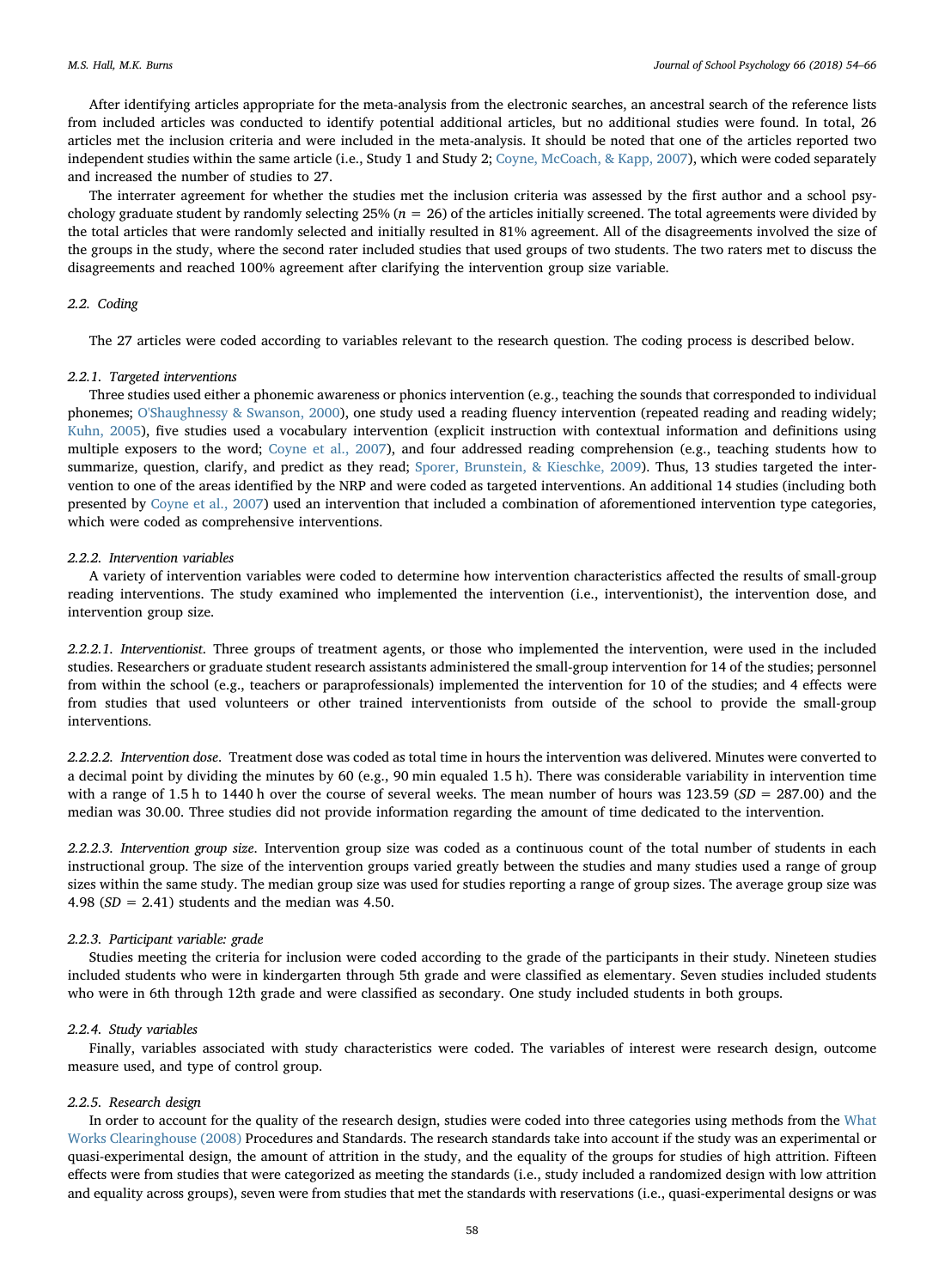a randomized design with either high attrition or unequal groups), and five were from studies that did not meet the standards (i.e., did not use randomization with high attrition and unequal groups).

2.2.5.1. Outcome measure. The outcome measure used was coded to examine the effect that use of standardized measure had on intervention effectiveness. Studies that used standardized norm-referenced measures were classified as standardized, and those that used researcher-developed measures or curriculum-based measurement were coded as informal measures. A total of 8 studies used standardized measures (e.g., Test of Word Reading Efficiency; [Torgesen, Rashotte, & Wagner, 1999\)](#page-12-21), 9 used informal measures (e.g., curriculum-based measures and researcher-developed comprehension questions), and 10 used a combination of the two. Although not used in the analyses, the type of measure used was further coded according to reading skill measured and reported in [Table 1.](#page-6-0) One study only measured phonemic awareness (measures of blending and segmenting sounds; [Kerins, Trotter, & Schoenbrodt, 2010\)](#page-12-22). One study only measured phonics (measures of letter-sound knowledge, word recognition, and spelling; [Schuele et al., 2008\)](#page-12-23). One study measured reading fluency (word reading efficiency; [Kuhn, 2005](#page-12-19)). Five studies examined the effect on vocabulary (e.g., expressive measure of story word definitions, receptive measure of story word definitions, and receptive measure of understanding story words in context; [Coyne et al., 2007\)](#page-11-14). Four studies used comprehension as the dependent variable (cloze, strategy use, and groupadministered standardized measure of reading comprehension; [Faggella-Luby & Wardwell, 2011\)](#page-11-4). Finally, 15 studies used a combination of measures to examine the effect on reading.

2.2.5.2. Control group. The intervention effect sizes were obtained in each study by comparing the effects to a control group. Therefore, the type of control group (i.e., business as usual or active) used in each study was coded to account for any impact this may have on the results. Active control groups provide some type of similar intervention to the one being studied, but is different in some important way [\(Boot, Simons, Stothart, & Stutts, 2013](#page-11-15)). Therefore, studies were coded as using an active control group if the control group received a different reading intervention or additional supplemental instruction. Studies were coded as using a business-asusual control group if the control group did not receive any additional reading intervention beyond regular classroom instruction. Eighteen effects were from studies that used an active comparison group and nine were from studies that used a business-as-usual comparison group.

2.2.5.3. Fidelity. Although not included in the analysis, treatment implementation fidelity outcomes for each study were recorded. Eighteen studies reported treatment fidelity data. The mean fidelity reported ranged from 87% to 100% with an overall mean of 94% across the fifteen studies. One study ([Torgesen et al., 2010\)](#page-12-24) videotaped treatment sessions for fidelity and stated that treatment implementation fidelity was very high, but they did not report any data. Eight studies did not mention collecting treatment fidelity data.

# 2.2.6. Reliability of the coding

A second person also coded the study variables for approximately  $40\%$  ( $n = 10$ ) of the studies. The number of variables that were coded the same way by both coders was totaled and divided by the total number of variables across the studies. The two coders agreed 100% of the time.

## 2.3. Effect size calculation and analysis

The study assumed random-effects and calculated effect sizes for each study with Hedges g using the formula outlined by [Hedges](#page-11-16) [\(1981\),](#page-11-16) and recommended by the [What Works Clearinghouse Standards \(2008\),](#page-12-11) which adjusts for the size of the samples. Hedges g is a standardized mean difference statistic, calculating the difference between the post-test treatment and control group means, divided by the pooled standard deviation. Although the Hedges g index has a slight upward bias when estimating population effects, each outcome measure is adjusted to correct for this bias [\(Hedges, 1981](#page-11-16)). With this adjustment, Hedges g has sound statistical properties in small sample sizes.

The effect sizes for each reading measure were calculated and the mean was calculated for studies that included more than one reading measure so that each study contributed only one estimate of effect to the analyses. One study [\(Coyne et al., 2007](#page-11-14)) contributed two effect sizes to the meta-analysis because it reported separate studies with different samples and interventions. Effect sizes were weighted according to the inverse of the variance and median weighted effects were reported for each variable. Median effects were reported because there were too few effects for some of the variables for the data to meet the assumptions necessary for parametric statistics (i.e., mean). The 95% confidence intervals for the median effect sizes were compared to determine if the intervals overlapped. Those that did not overlap were judged to be reliably different to a  $p < 0.05$  criterion. [Cohen \(1988\)](#page-11-17) provided criteria to interpret estimates of effect for g, r, and  $r^2$ . The criteria for g were 0.2 for a small effect, 0.5 for a medium effect, and 0.8 for a large effect. The corresponding recommended values for a small, medium, and large effect for r were 0.10, 0.30, and 0.50 respectively, and 0.02, 0.13, and 0.26 respectively for  $r^2$ .

A failsafe N was computed [\(Orwin, 1983](#page-12-25)) to address potential publication biases, as only published studies were used in the metaanalysis. Failsafe N provides information on the stability of a meta-analysis by identifying how many studies with a zero effect would have to be found to change a medium or large effect to a small effect. The criterion of 0.20 was used to indicate a small effect ([Cohen,](#page-11-17) [1988\)](#page-11-17). The criterion for a small effect is somewhat arbitrary, but it is commonly accepted in the absence of any other criterion to guide a particular line of research.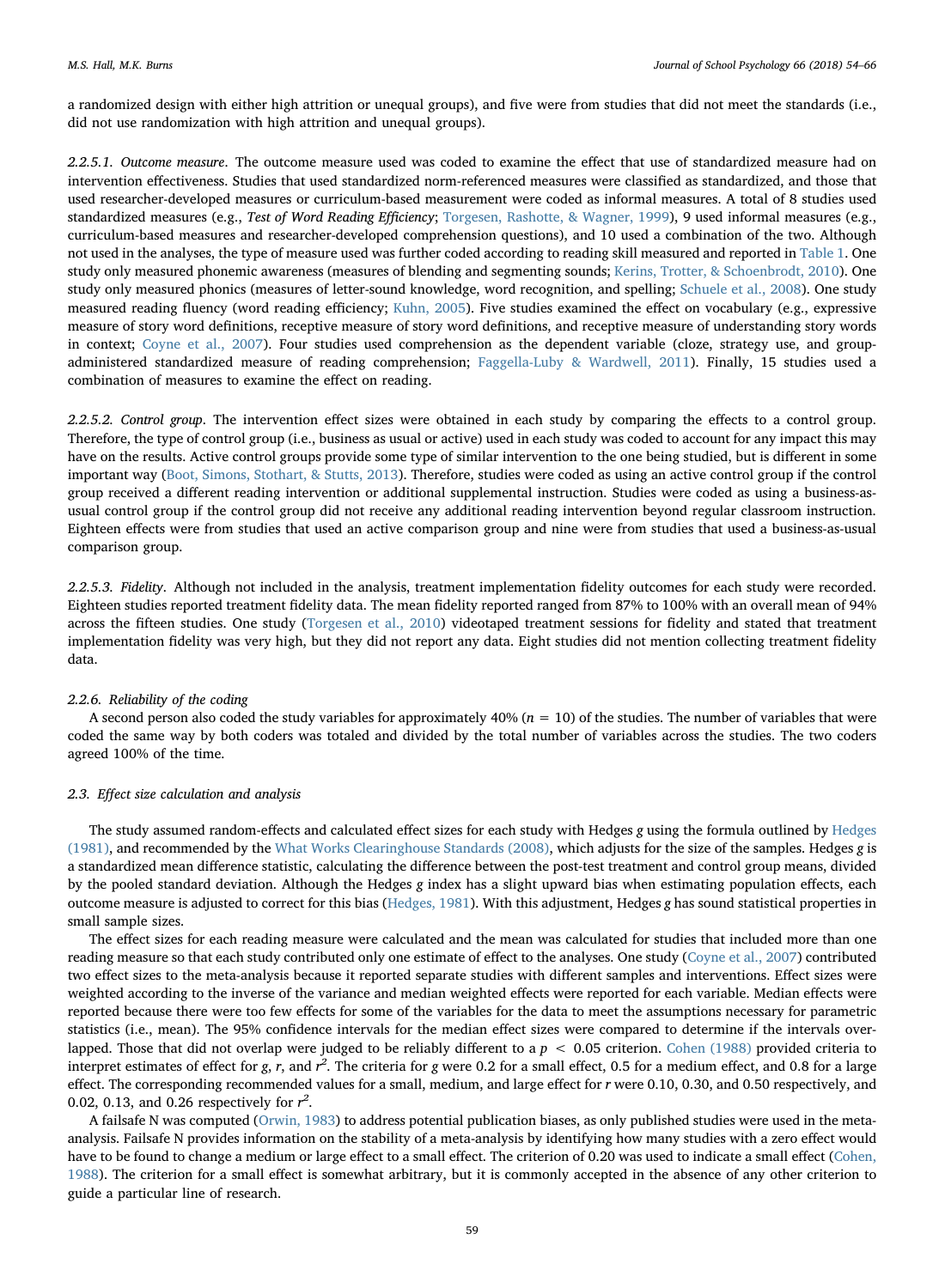## <span id="page-6-0"></span>Table 1

Summary information on interventions included in the meta-analysis by study.

| Study                                                    | Grade        | Group size (median) | Intervention type | Measure                          | Effect size $(g)$ |
|----------------------------------------------------------|--------------|---------------------|-------------------|----------------------------------|-------------------|
| Bemboom and McMaster (2013)                              | 10           | $\bf8$              | Multiple          | Fluency<br>Comp                  | 0.68              |
| Case et al. (2010)                                       | $\mathbf{1}$ | 3.5                 | Multiple          | PA<br>Phonics                    | 0.44              |
| Coyne et al. (2007)<br>Study 1                           | K            | 3.5                 | Voc               | Voc                              | 1.64              |
| Coyne et al. (2007)<br>Study 2                           | K            | 3.5                 | Voc               | Voc                              | 1.23              |
| Faggella-Luby and Wardwell (2011)                        | $5 - 6$      | 6                   | Comp              | Comp                             | 0.49              |
| Glenberg, Brown, and Levin (2007)                        | $1 - 2$      | 3                   | Comp              | Comp                             | 1.99              |
| Graves, Brandon, Duesbery, McIntosh, and Pyle (2011)     | 6            | 3                   | Multiple          | Phonics<br>Voc                   | $-0.21$           |
| Graves, Duesbery, Pyle, Brandon, and McIntosh (2011)     | 6            | 3                   | Multiple          | Comp<br>Phonics<br>Voc           | 0.22              |
|                                                          |              |                     |                   | Comp                             |                   |
| Jimenez et al. (2010)                                    | $K - 2$      | 5                   | Multiple          | PA<br>Fluency<br>Comp            | 0.21              |
| Kamps et al. (2007)                                      | $1 - 2$      | 5                   | Multiple          | Phonics                          | 1.41              |
|                                                          |              |                     |                   | Fluency<br>Comp                  |                   |
| Kamps et al. (2008)                                      | $K - 2$      | 4.5                 | Multiple          | Phonics<br>Fluency<br>Comp       | 1.52              |
|                                                          | $\mathbf{2}$ |                     |                   |                                  |                   |
| Kuhn (2005)                                              |              | 6                   | Fluency           | Fluency                          | 0.07              |
| Loftus, Coyne, McCoach, Zipoli, and Pullen (2010)        | K            | 3.5                 | Voc               | Voc                              | 0.44              |
| Mathes et al. (2005)                                     | $\mathbf{1}$ | 3                   | Multiple          | PA<br>Phonics<br>Fluency         | 0.26              |
| Mathes et al. (2003)                                     | $\mathbf{1}$ | 4.5                 | Multiple          | Phonics<br>Fluency               | 0.90              |
|                                                          |              |                     |                   | Comp                             |                   |
| Nielsen and Friesen (2012)                               | К            | 4.5                 | Voc               | Voc                              | 1.12              |
| O'Shaughnessy and Swanson (2000)                         | $\mathbf{2}$ | 5                   | Phonics           | PA<br>Phonics<br>Fluency<br>Comp | 1.00              |
| Penno, Wilkinson, and Moore (2002)                       | K            | 12                  | Voc               | Voc                              | 0.70              |
| Rashotte, MacPhee, and Torgesen (2001)                   | $1 - 6$      | $\overline{4}$      | Multiple          | PA<br>Phonics<br>Fluency<br>Comp | 0.67              |
| Schuele et al. (2008)                                    | K            | 6                   | Phonics           | Phonics                          | 0.26              |
| Sporer et al. (2009)                                     | 6            | 5                   | Comp              | Comp                             | 0.58              |
| Torgesen, Wagner, Rashotte, Herron, and Lindamood (2010) | $\mathbf{1}$ | 3                   | Multiple          | PA<br>Phonics<br>Fluency<br>Comp | 0.51              |
| Vaughn et al. (2010)                                     | $7 - 8$      | 10.5                | Multiple          | Phonics<br>Fluency<br>Comp       | 0.04              |
| Vaughn et al. (2010)                                     | 6            | 12.5                | Multiple          | PA<br>Phonics<br>Fluency<br>Comp | 0.17              |
| Vaughn et al. (2011)                                     | $7 - 8$      | 4.5                 | Multiple          | PA<br>Phonics<br>Fluency<br>Comp | 0.26              |
| Westerveld and Gillon (2008)                             | 3            | 3.5                 | Comp              | Comp                             | 0.65              |

Note. Comp = Reading Comprehension, Fluency = Reading Fluency, PA = Phonemic Awareness, Voc = Vocabulary.

# 3. Results

The first research question addressed the overall effects of small-group reading interventions. A total of 27 effect sizes were calculated from 26 studies investigating the effect of small-group reading interventions on reading skills. A summary of the study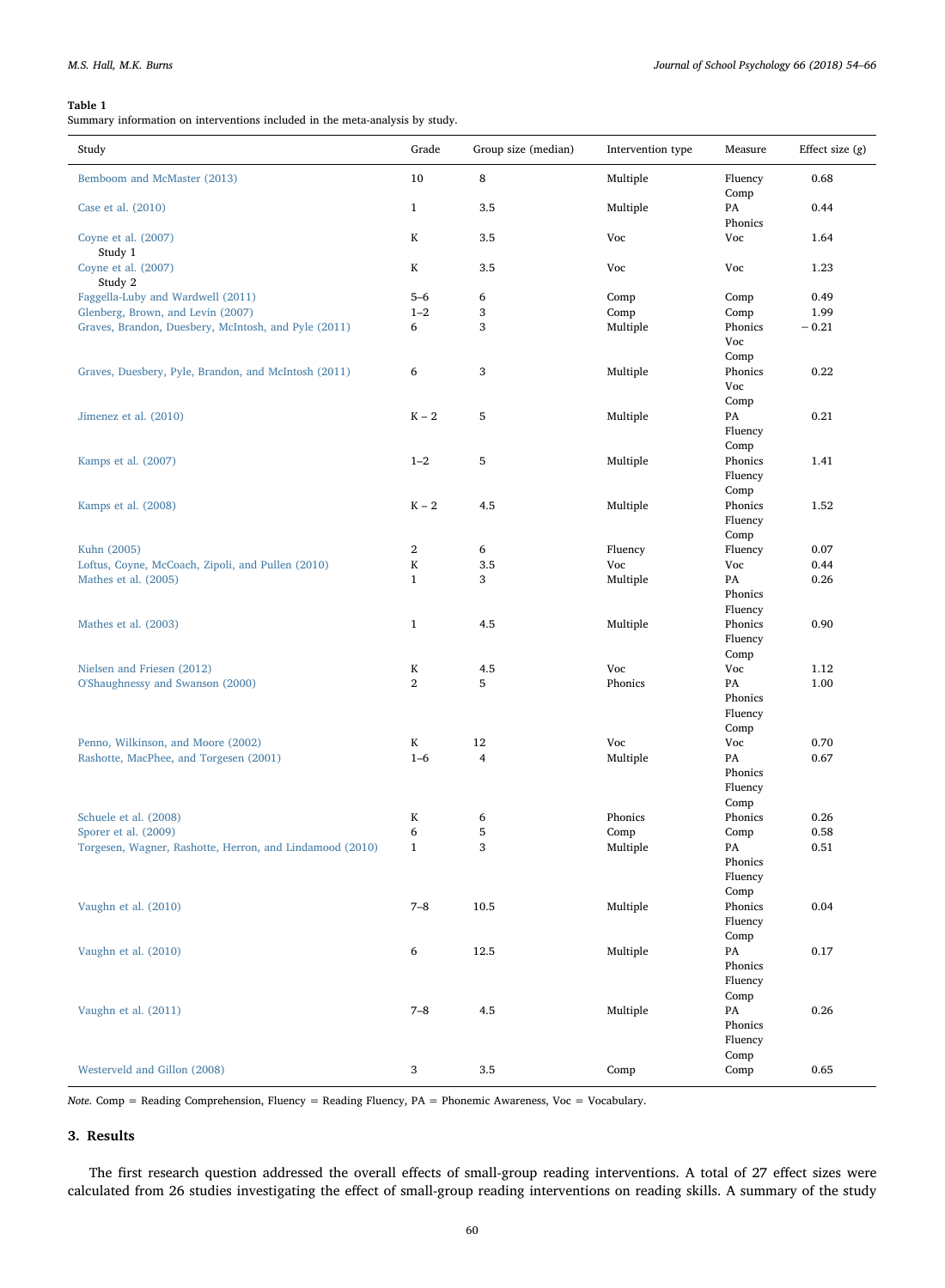#### <span id="page-7-0"></span>Table 2

Median effect sizes according to student and intervention variables.

| Variable                        | k            | Weighted g            | 95% CI         | Fail safe N    |  |
|---------------------------------|--------------|-----------------------|----------------|----------------|--|
| Intervention agent              |              |                       |                |                |  |
| Researcher or graduate student  | 14           | 0.51                  | $0.18 - 0.84$  | 22             |  |
| Within school personnel         | 10           | 0.59                  | $0.26 - 0.91$  | 20             |  |
| Outside school interventionists | 3            | 0.52<br>$0.31 - 0.73$ |                | 6              |  |
| Student grade                   |              |                       |                |                |  |
| Elementary                      | 19           | 0.64                  | $0.38 - 0.90$  | 42             |  |
| Secondary                       | 7            | 0.20                  | $-0.01 - 0.41$ | NA             |  |
| Combination                     | $\mathbf{1}$ | 0.49                  | <b>NA</b>      | 1              |  |
| Study quality                   |              |                       |                |                |  |
| Meets standards                 | 15           | 0.59                  | $0.33 - 0.85$  | 29             |  |
| Meets with reservations         | 7            | 0.26                  | $-0.15 - 0.67$ | $\overline{2}$ |  |
| Does not meet standards         | 5            | 0.23                  | $-0.28 - 0.70$ | < 1            |  |
| Reading outcome measure         |              |                       |                |                |  |
| Standardized                    | 8            | 0.39                  | $-0.02 - 0.80$ | 8              |  |
| Informal                        | 9            | 0.58                  | $0.23 - 0.83$  | 17             |  |
| Combination                     | 10           | 0.60                  | $0.25 - 0.95$  | 20             |  |
| Control group type              |              |                       |                |                |  |
| Business as usual               | 18           | 0.44                  | $0.28 - 0.60$  | 22             |  |
| Active                          | 9            | 1.32                  | $0.89 - 1.75$  | 50             |  |
| Total                           | 27           | 0.54                  | $0.32 - 0.76$  | 46             |  |

characteristics is presented in [Table 1.](#page-6-0) The effect sizes ranged from  $g = -0.21$  to 1.99 with a median weighted effect size of  $g = 0.54$  $(95\% \text{ CI} = 0.32 \text{ to } 0.76).$ 

#### 3.1. Targeted intervention

The second research question addressed the effects of targeted small group interventions in comparison to more comprehensive intervention packages. Effect sizes were examined according to if the intervention was targeted  $(k = 13)$  or more comprehensive (i.e., containing components across intervention type categories,  $k = 14$ ). Targeted interventions were found to have a larger weighted effect size (g = 0.65, 95% CI = 0.33 to 0.97) than comprehensive interventions (g = 0.35, 95% CI = 0.11 to 0.59), but the two confidence intervals overlapped. Failsafe N analyses found that there would have to be 29 studies with 0 effect to reduce the median effect size to fall below the criterion for a small effect (i.e.,  $g = 0.20$ ). The Failsafe N for comprehensive interventions suggested that 11 studies with 0 effect would have to be included to change the effect size to a small magnitude of 0.20 or less.

#### 3.2. Intervention variables

Several different intervention variables were examined to determine which small-group reading intervention components contributed to the effect of the intervention. The results of the analyses are described below.

## 3.2.1. Interventionist

First, studies were grouped by the treatment agent to determine effect sizes according to the person who implemented the intervention. As shown in [Table 2](#page-7-0), interventions implemented by a researcher or graduate research assistant yielded a weighted effect size of  $g = 0.51$  (95% CI = 0.18 to 0.84). Studies that used staff within the school to implement the intervention had a weighted effect size of  $g = 0.59$  (95% CI = 0.26 to 0.91). Finally, interventions implemented by a trained interventionist from outside the school were found to have an effect size of  $g = 0.52$  (95% CI = 0.31 to 0.73). Once again, there was considerable overlap between the three confidence intervals and the magnitudes of the weighted effect sizes were quite similar.

## 3.2.2. Intervention dose/duration

The dosage of the intervention was examined according to the total amount of hours the intervention was implemented. Three studies did not report the intervention amount and were not included in this analysis. The studies resulted in a mean of 123.59  $(SD = 287.00)$  hours of intervention, but the data were not normally distributed (skewness = 4.37, kurtosis = 20.33). Thus, the data were normalized by identifying outliers with Tukey's interquartile range and removing the outliers from the analyses, which resulted in 2 sets of data being removed from the analysis. The resulting correlation between intervention duration and effect size was small  $r = -0.11, p = 0.62$ .

#### 3.2.3. Intervention group size

The last intervention component that was examined was the size of the intervention groups. The mean group size was 4.98 students (SD = 2.41), but again the data were not normally distributed (skewness = 2.20, kurtosis = 4.94). Thus, the data were normalized by identifying outliers with Tukey's interquartile range and removing the outliers from the analyses, which resulted in 3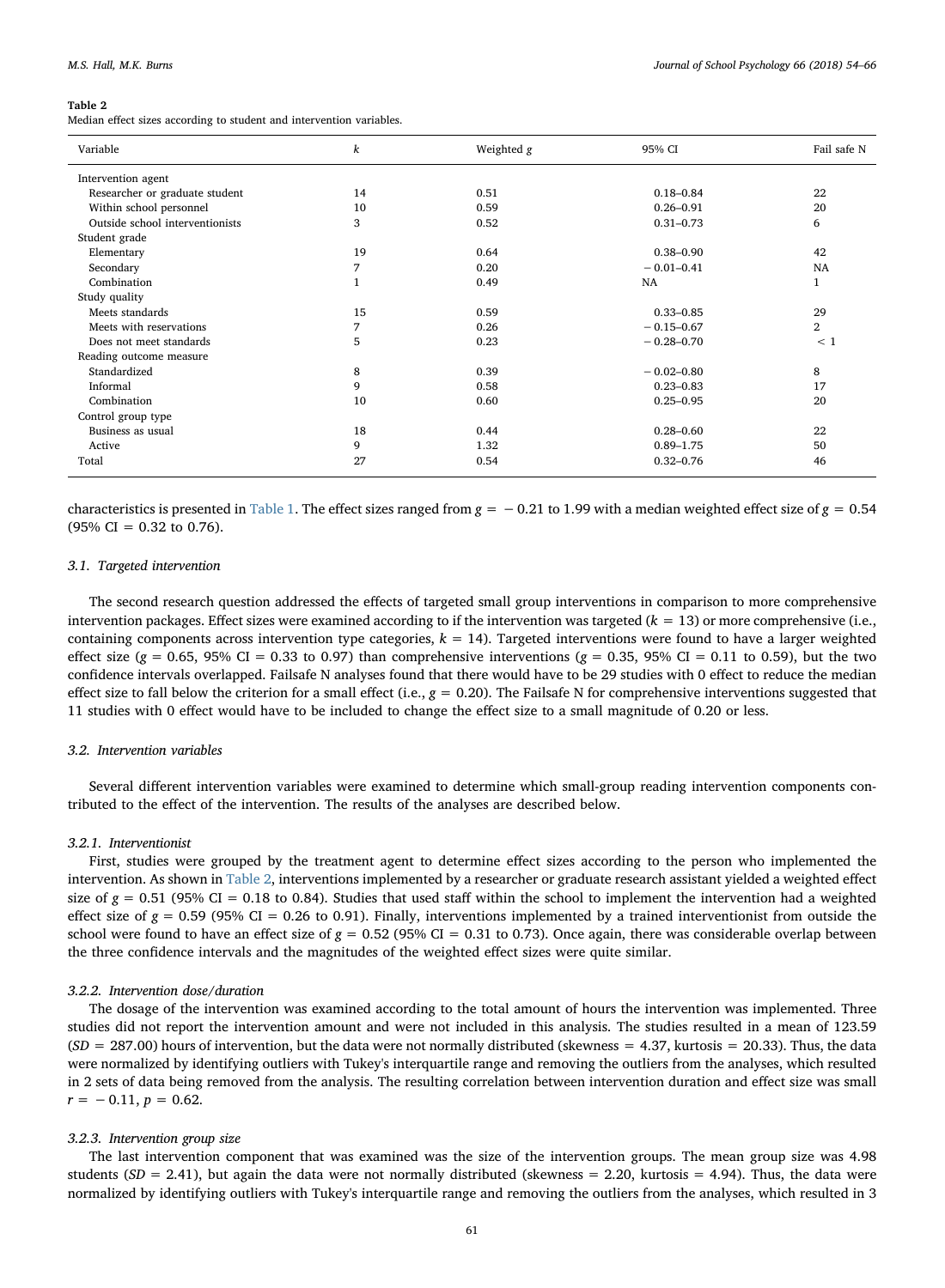#### <span id="page-8-0"></span>Table 3

Regression analyses for intervention variables and effect sizes.

|                       | Model 1                        |      |      | Model 2                               |         |      |                                       | Model 3 |         |      |         |          |
|-----------------------|--------------------------------|------|------|---------------------------------------|---------|------|---------------------------------------|---------|---------|------|---------|----------|
|                       | В                              | S.E. | ß    |                                       | B       | S.E. | ß                                     |         | B       | S.E. | ß       | t        |
| Constant              | 0.96                           | 0.34 |      | $2.86*$                               | 1.93    | 0.72 |                                       | $2.69*$ | 2.21    | 0.79 |         | $-2.80*$ |
| Targeted intervention | 0.28                           | 0.22 | 0.29 | 1.32                                  | 0.44    | 0.23 | 0.45                                  | 1.89    | 0.63    | 0.32 | 0.64    | 1.97     |
| Group size            |                                |      |      |                                       | $-0.17$ | 0.12 | $-0.36$                               | $-1.51$ | $-0.20$ | 0.12 | $-0.41$ | $-1.68$  |
| Intervention duration |                                |      |      |                                       |         |      |                                       |         | 0.01    | 0.01 | 0.26    | 0.88     |
|                       | $R^2 = 0.08$ , F Change = 1.74 |      |      | $R^2 = 0.19$ , <i>F</i> Change = 2.29 |         |      | $R^2 = 0.22$ , <i>F</i> Change = 0.78 |         |         |      |         |          |

<span id="page-8-1"></span> $* p < 0.05.$ 

sets of data being removed. The resulting correlation between group size and intervention effect was small  $r = -0.21$ ,  $p = 0.34$ .

The effects of targeted interventions, group size, and intervention dosage (number of intervention hours) were analyzed with a regression using the three variables as the predictors and intervention effect as the dependent variable. The targeted variable was coded as a 0 if it addressed multiple skills and a 1 if it was targeted to one area of reading. Data that were identified as outliers on the intervention dosage or group size data were excluded. The type of intervention was entered first, then the order of the variables was determined by the magnitude of the correlation with effect size, with group size being entered second and intervention duration third. As shown in [Table 3](#page-8-0), none of the variables were significant predictors, but type of intervention (targeted or comprehensive) accounted for a small to medium amount of variance  $(r^2 = 0.08)$  ([Cohen, 1988\)](#page-11-17). The size of the intervention group added an additional 11% variance, which is also a medium effect, but adding in intervention duration only added 3% of the variance for a total of 22%.

### 3.3. Participant variables: student grade

The impact of small-group reading interventions was examined by the grade of the students receiving the intervention. As shown in [Table 2,](#page-7-0) the effect sizes for students in elementary school (i.e., students in grades K through 5th grades) was moderate ( $g = 0.64$ , 95% CI = 0.38–0.90), and the effect size for students in secondary grades (8th through 12th grades) was small  $(g = 0.20, 95\%)$  $CI = -0.01-0.41$ ). One study used students from both grade groups, and had a moderate effect ( $g = 0.49$ ). Although the median effect size was larger for elementary than secondary students, there was some overlap between the two confidence intervals. However, the confidence interval for secondary students include zero.

#### 3.4. Study variables

Finally, variables associated with the research were evaluated. The variables examined were quality of the research design, outcome measures used, and type of control group.

#### 3.4.1. Research design

Studies were grouped according to the quality of the design using the categories presented in the [What Works Clearinghouse](#page-12-11) [\(2008\)](#page-12-11) Procedures and Standards. Studies that met standards yielded a weighted effect size of  $g = 0.59$  (95% CI = 0.33 to 0.85). Those that met standards with reservations had a weighted effect size of  $g = 0.26$  (95% CI = -0.15 to 0.67). Studies that did not meet the What Works Clearinghouse standards yielded an effect size of  $g = 0.23$  (95% CI = -0.28 to 0.70). Although there was overlap between the confidence intervals, the confidence intervals for studies that met standards with reservations and those that did not meet standards both included zero.

## 3.4.2. Outcome measure used

Next, type of outcome measure used was examined. Standardized reading measures resulted in a median weighted effect size of  $g = 0.39$  (95% CI = -0.02 to 0.80), informal measures resulted in a median weighted effect size of  $g = 0.58$  (95% CI = 0.23 to 0.83), and the studies that used a combination of the two resulted in a median weighted effect size of  $g = 0.60$  (95% CI = 0.25 to 0.95). There was considerable overlap between the three confidence intervals.

## 3.4.3. Control group

Finally, the type of control group that was used was also examined. Studies that used a business-as-usual control group were found to have a weighted effect size of  $g = 0.44$  (95% CI = 0.28 to 0.60), whereas studies that used an active control group were found to have a weighted effect size of  $g = 1.32$  (95% CI = 0.89 to 1.75). The two confidence intervals did not overlap, which suggested that the effect size for studies that used an active control group was reliably larger than those that used a business-as-usual condition.

#### 4. Discussion

The current study investigated the effects of small-group reading interventions with 27 effects from 26 studies. While previous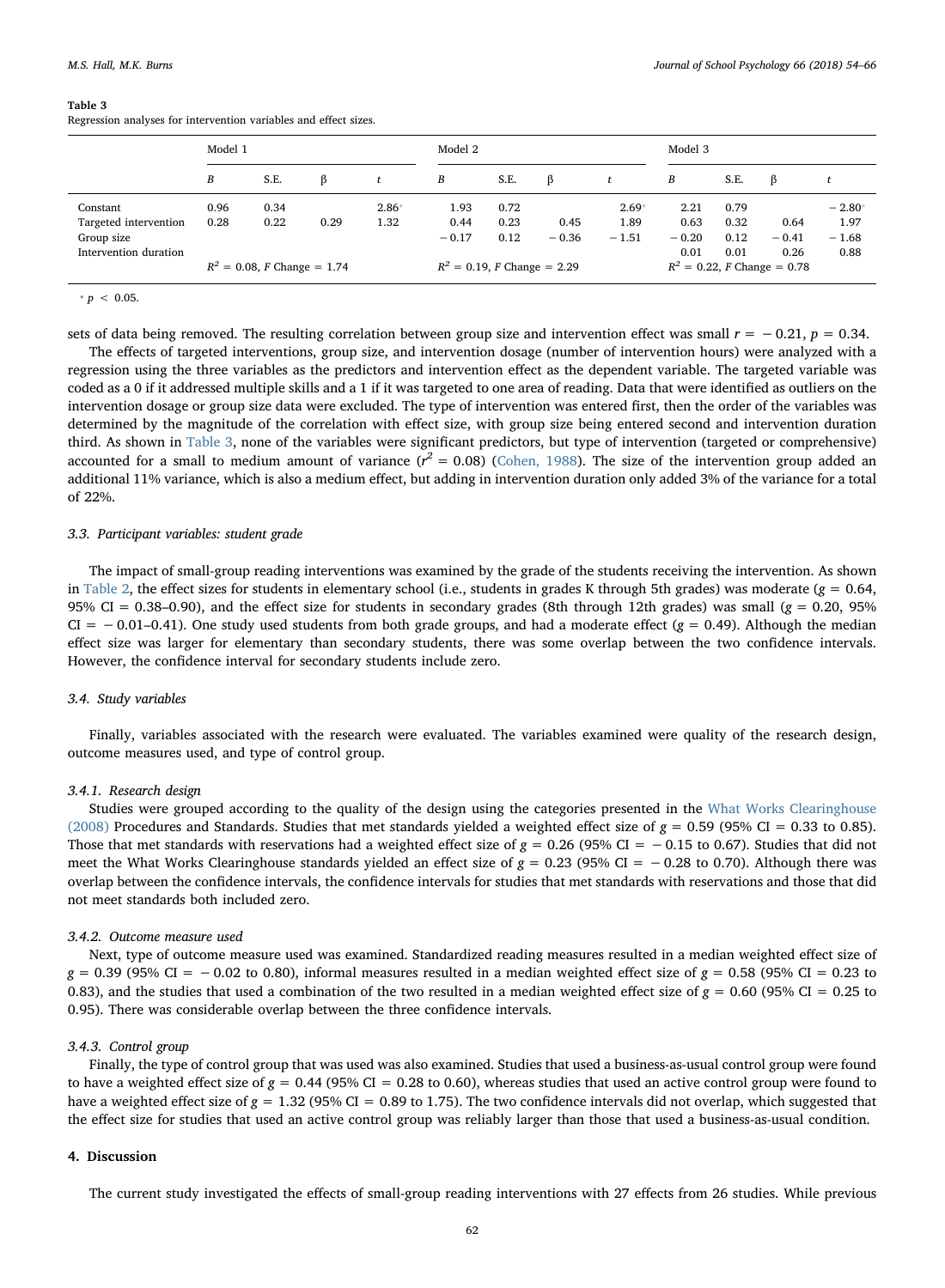research found that small-group reading interventions were effective (e.g., [Ehri et al., 2001; Piasta & Wagner, 2010; Vaughn et al.,](#page-11-6) [2003\)](#page-11-6), the current study examined the effects of targeted small-group reading interventions relative to a series of variables, such as intervention-related variables, grade as a student variable, and research design.

#### 4.1. Effectiveness of small-group interventions

An overall weighted effect size for small-group reading interventions of  $g = 0.54$  was found, suggesting that small-group reading interventions in general were moderately effective. The confidence interval for the overall median effect did not include 0, and 46 studies with a 0 effect would have to be found to change the score to fall below the criterion for a small effect of  $g = 0.20$ . Thus, across the examined studies, small-group reading interventions reliably resulted in a positive effect for students.

#### 4.2. Targeted small-group interventions

Interventions that were targeted to a single reading skill area were found to be more effective than more general interventions that combined multiple reading skill areas; however, the confidence intervals did overlap. One of the core elements of a multi-tiered system of support is assessing students to identify their needs and providing them with explicit instruction in those areas ([Fuchs &](#page-11-24) [Fuchs, 2006](#page-11-24); Gersten et al., 2009; [Justice, 2006\)](#page-11-25). The current finding was consistent with previous research regarding the importance of targeted reading interventions [\(Burns et al., 2016\)](#page-11-11) and could provide a hypothesis about why previous comprehensive small-group interventions led to small effects [\(Vaughn et al., 2010\)](#page-12-9). Thus, providing targeted reading interventions to students in small-groups through a multi-tiered system of support or other models appears to be an effective method for increasing students' reading skills. However, additional research is needed to more directly compare the two approaches and to determine how to best identify which intervention to target for individual students.

#### 4.3. Intervention characteristics

Several intervention characteristics were examined in the current analysis, including interventionist, dosage (as measured by total intervention duration), and group size.

## 4.3.1. Interventionist

The intervention agent seemed to have an impact on the effectiveness of the intervention, but there was considerable overlap between the effect size confidence intervals for all three types of treatment agents. Small-group reading interventions implemented by teachers had a small to moderate median effect size and were less effective than when the intervention was administered by researchers or by trained interventionists from outside the school. This is somewhat in contrast to previous research that found teachers to be more effective at implementing interventions than volunteers [\(Slavin et al., 2011](#page-12-12)) and as effective at implementing interventions as researchers [\(Piasta & Wagner, 2010](#page-12-35)). A possible explanation for the results in the current study is the amount of training provided to the interventionists. Studies using interventionists from outside of the school provided the interventionists with training in administering the intervention ([Rashotte et al., 2001; Torgesen et al., 2010; Vaughn et al., 2010\)](#page-12-31), which could account for the larger effect size and is consistent with the findings from [Elbaum et al. \(2000\)](#page-11-7). This hypothesis would support providing adequate training to those implementing a small-group reading intervention, but additional research is needed.

#### 4.3.2. Intervention dose

There was a small correlation between the number of intervention hours and size of the effect. Several reasons for this limited relationship are possible. For instance, certain studies might have involved interventions that were stopped once a student reached a certain criterion. In contrast, intervention dosage in other studies might have continued irrespective of student response. The shortest interventions were the vocabulary storybook reading interventions, which yielded strong effects ([Coyne et al., 2007; Nielsen &](#page-11-14) [Friesen, 2012; Penno et al., 2002](#page-11-14)) and suggested that small-group storybook reading interventions were an effective method for increasing young students' vocabulary in a short amount of time.

#### 4.3.3. Group size

There was also a small and negative relationship between group size and intervention effects  $(r = -0.21)$ . Previous research found that groups of less than five students were more effective than groups with five or more students ([Vaughn et al., 2003](#page-12-15)). Given the need for schools to find more efficient ways to provide interventions to struggling learners ([Fielding, Kerr, & Rosier, 2007\)](#page-11-26), understanding how the size of a reading intervention group impacts the effectiveness of the intervention is an important consideration. Only one study ([Vaughn et al., 2003\)](#page-12-15) has systematically investigated the size of reading intervention groups, which suggests that this is an important area for future research to address.

The use of targeted interventions and group size accounted for 19% of the variance, which is a large effect [\(Cohen, 1988\)](#page-11-17). The two variables were roughly equal in magnitude of effect ( $r^2 = 0.09$  and  $r^2 = 0.11$ ) respectively. The intervention dosage, as measured by total intervention duration, accounted for a small amount of variance. Thus, it seems that targeted interventions and group size are the two most important intervention variables among the ones examined.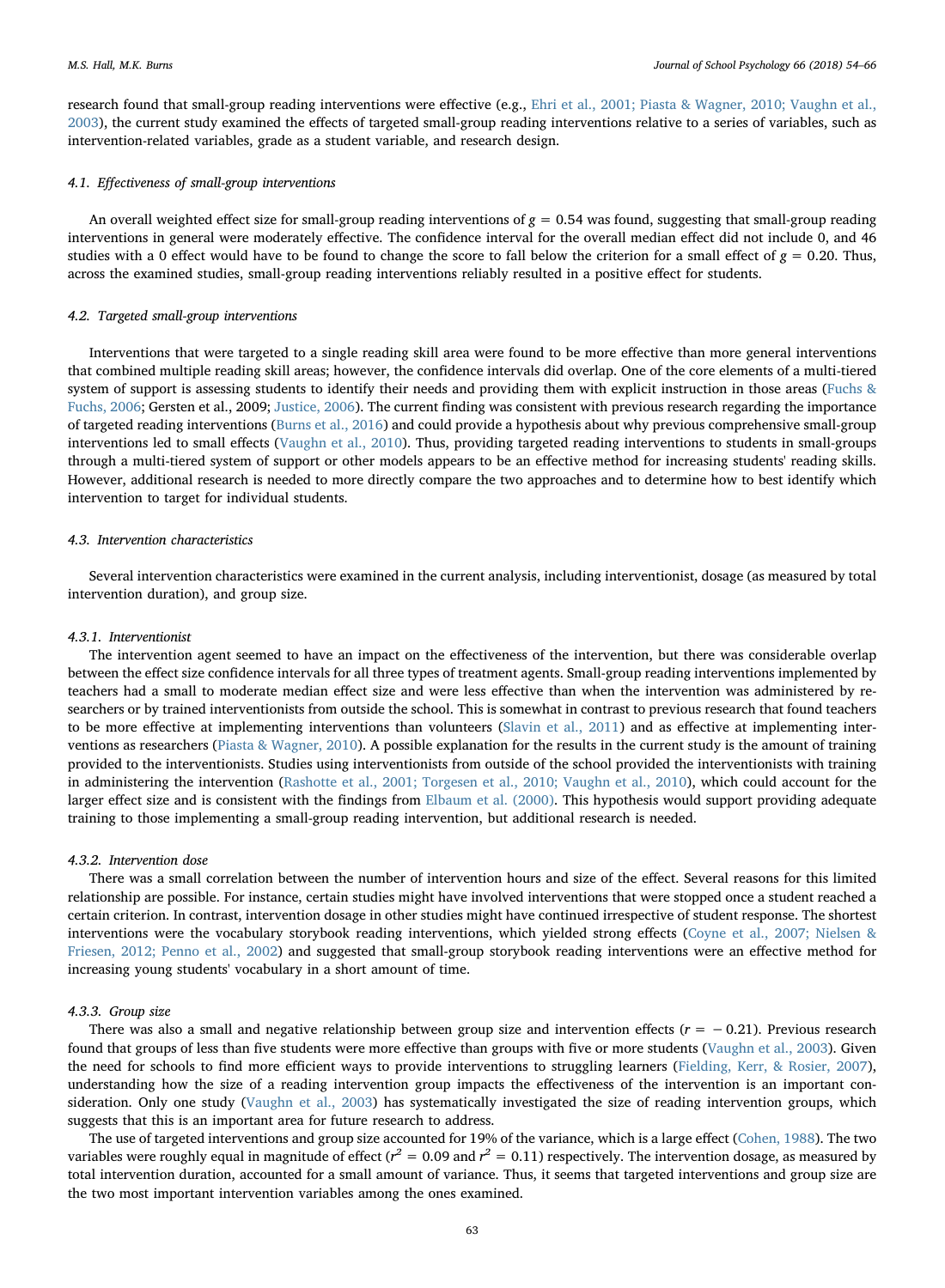## 4.4. Grade of students

Interventions delivered to elementary school students resulted in an effect size that was over three times as large as the one for secondary students, but the confidence intervals for the two estimates of effect did overlap. This finding is consistent with the research on literacy instruction in general that emphasizes the importance of early intervention ([Good, Simmons, & Smith, 1998;](#page-11-27) [Wanzek & Vaughn, 2007](#page-11-27)) and supports providing additional small-group intervention for students displaying early signs of experiencing reading difficulties. The current data are more consistent with [Scammacca et al. \(2015\)](#page-12-2) meta-analysis that found a moderate effect ( $g = 0.49$ ) than the older one that found a large effect ( $g = 0.95$ ).

## 4.5. Study characteristics

Several study characteristics were examined in the current analysis, including the quality of the research design, the measure used, and the control group.

#### 4.5.1. Research design

Studies that utilized high quality research designs were the most common in the present analysis and also yielded the largest overall effect size. Given that higher quality research designs are less susceptible to internal and external threats to validity and increase the confidence with which causal attributions can be made ([Shadish, Cook, & Campbell, 2002](#page-12-36)), this finding is encouraging and increases the confidence that can be placed in the overall effectiveness of small-group reading interventions.

#### 4.5.2. Outcome measure

The current study found an effect for standardized measures of  $g = 0.39$ , which was consistent with the two previous metaanalyses ( $g = 0.21$ ; [Scammacca et al., 2015;](#page-12-2)  $g = 0.42$ ; [Scammacca et al., 2007\)](#page-12-1). The informal measures resulted in a somewhat larger effect  $(g = 0.58)$ , but the two confidence intervals overlapped. It could be hypothesized that targeted interventions would measure outcomes with more precise and informal measures than comprehensive interventions, which could partially explain the somewhat larger effects for the targeted interventions. However, the difference between the median scores for the two types of measures was not reliably different, was not likely to be the explanation for other findings, and suggested an area in need of additional research.

#### 4.5.3. Control group

It was somewhat surprising that studies that used an active control group had a weighted effect size that was approximately three times as large as the weighted effect for comparisons to a business-as-usual control group. Given that students in active control groups receive an intervention similar to the intervention groups, this finding is difficult to explain. Perhaps taking students out of core literacy instruction and providing an inferior intervention led to less student learning than allowing students to remain in class. Alternatively, the current data support the concept that core instruction has improved in recent years and provide a counterfactual to the research hypothesis [\(Lemons et al., 2014\)](#page-12-13). Additional research in this area is needed given the importance of core instruction to successful reading development and the counterintuitive finding in the current study.

## 4.6. Limitations

The findings and conclusions of this present analysis are not without their limitations. As is the case with all meta-analyses, caution must be taken when interpreting the causal relationships of the variables. The variables were not manipulated in the current study and therefore it is not clear whether they caused the differences in effect sizes or if the results were caused by spurious factors.

Many studies that used small-group interventions were not included in the analysis because their range of intervention group size included groups of two students, and therefore did not meet the inclusion criteria of groups of 3–15 students. Consequently, the relatively small number of studies and effect sizes included in the analysis is a limitation to the findings. However, the number of studies implementing small-group reading interventions that we identified was greater than other recent extensive reviews of the reading intervention literature (e.g., [Slavin et al., 2011](#page-12-12)). Moreover, we only included published studies to ensure some basic level of rigor and to avoid one data set being represented more than once. However, including only published studies could have resulted in a publication bias. We attempted to address that by including a failsafe N estimate for each variable, but the influence of only including published studies cannot be ignored.

We used the framework of the [NRP \(2000\)](#page-12-0) to guide our search and search terms, which may be conceptually preferable to searching a wider variety of terms that could be arbitrarily selected, but may have limited the potential of the search process to identify all possible studies. Future researchers could replicate this design with even more comprehensive search terms. Moreover, we excluded peer-delivered reading interventions, which may have affected the current results. Future meta-analytic researchers could include peer-delivered interventions or study them on their own.

It would be interesting to compare the effects of small-group reading interventions on specific measures of reading. We reported the measures used in [Table 1,](#page-6-0) but did not report median effect sizes for each because of the small number of studies that used some of the measures. Future meta-analytic researchers could directly examine the effect that measure has on reading interventions.

Another limitation of the current study is that components other than the small-group intervention were included in three of the studies used in the analysis. Two studies implemented a Tier-1 (i.e., classroom-wide) intervention in addition to the small-group intervention that was not provided to the comparison students and one study provided a reward component to help with behavior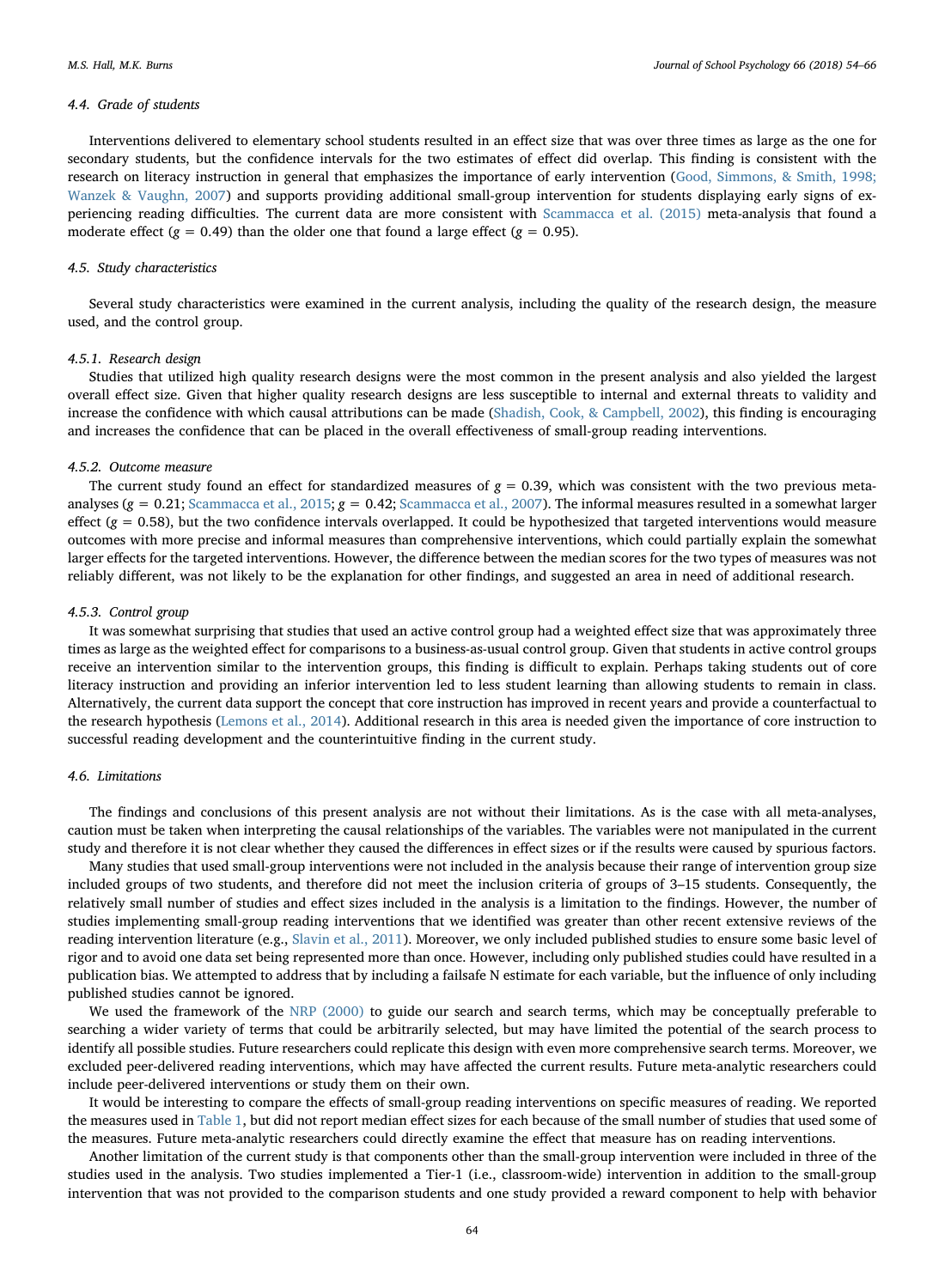during the intervention. Due to the fact that only three studies provided additional components, these were not accounted for in the analysis, but may have had an impact on the results. Finally, we used weighted effect sizes, but could not adjust the means because most studies did not include a pretest.

## 5. Conclusion

This meta-analysis adds to the current research demonstrating that small-group reading interventions are effective [\(Ehri et al.,](#page-11-6) [2001; Elbaum et al., 2000; Piasta & Wagner, 2010; Scammacca et al., 2007, 2015; Vaughn et al., 2003](#page-11-6)). The results of this study suggest that reading intervention provided in small-groups was effective, and there were moderate effects for using targeted interventions. Several intervention variables were related to intervention effects, but using targeted interventions and group size were the two most closely related to the outcomes. The grade of the student and study characteristics also led to differential effects, and suggested important areas of future research.

#### References[⁎](#page-11-28)

- <span id="page-11-13"></span><span id="page-11-0"></span>[Al Otaiba, S., & Fuchs, D. \(2006\). Who are the young children for whom best practices in reading are ine](http://refhub.elsevier.com/S0022-4405(17)30123-1/rf0005)ffective? Journal of Learning Disabilities, 39, 414–431. [Baron, A., & Derenne, A. \(2000\). Quantitative summaries of single-subject studies: What do group comparisons tell us about individual performances?](http://refhub.elsevier.com/S0022-4405(17)30123-1/rf0010) Behavior Analyst, 23[, 101](http://refhub.elsevier.com/S0022-4405(17)30123-1/rf0010)–106.
- <span id="page-11-8"></span>[Begeny, J. C., Krouse, H. E., Ross, S. G., & Mitchell, R. C. \(2009\). Increasing elementary-aged students' reading](http://refhub.elsevier.com/S0022-4405(17)30123-1/rf0015) fluency with small-group interventions: A comparison of [repeated reading, listening passage preview, and listening only strategies.](http://refhub.elsevier.com/S0022-4405(17)30123-1/rf0015) Journal of Behavioral Education, 18, 211–228.
- <span id="page-11-5"></span>[\\*Bemboom, C. M., & McMaster, K. L. \(2013\). A comparison of lower- and higher-resourced tier 2 reading interventions for high school sophomores.](http://refhub.elsevier.com/S0022-4405(17)30123-1/rf0025) Learning Disabilities [Research and Practice, 28](http://refhub.elsevier.com/S0022-4405(17)30123-1/rf0025), 184–195.
- <span id="page-11-10"></span>[Berninger, V. W., Abbott, R. D., Vermeulen, K., & Fulton, C. M. \(2006\). Paths to reading comprehension in at-risk second-grade readers.](http://refhub.elsevier.com/S0022-4405(17)30123-1/rf0030) Journal of Learning Disabilities, 39[, 334](http://refhub.elsevier.com/S0022-4405(17)30123-1/rf0030)–351.
- <span id="page-11-15"></span>[Boot, W. R., Simons, D. J., Stothart, C., & Stutts, C. \(2013\). The pervasive problem with placebos in psychology: Why active control groups are not su](http://refhub.elsevier.com/S0022-4405(17)30123-1/rf0035)fficient to rule out placebo effects. [Perspectives on Psychological Science, 8](http://refhub.elsevier.com/S0022-4405(17)30123-1/rf0035), 445–454.
- Burns, M., & Gibbons, K. (2012). [Implementing response-to-intervention in elementary and secondary schools: Procedures to assure scienti](http://refhub.elsevier.com/S0022-4405(17)30123-1/rf0040)fic-based practices (2nd ed.). New [York: Routledge.](http://refhub.elsevier.com/S0022-4405(17)30123-1/rf0040)
- <span id="page-11-9"></span>Burns, M. K., & Coolong-Chaffi[n, M. \(2006\). Response to intervention: The role of and e](http://refhub.elsevier.com/S0022-4405(17)30123-1/rf0045)ffect on school psychology. School Psychology Forum: Research in Practice, 1, 3–[15.](http://refhub.elsevier.com/S0022-4405(17)30123-1/rf0045)
- <span id="page-11-11"></span>[Burns, M. K., Maki, E. E., Karich, A. C., Hall, M., McComas, J. J., & Helman, L. \(2016\). Problem-analysis at tier 2: Using data to](http://refhub.elsevier.com/S0022-4405(17)30123-1/rf0050) find the category of the problem. In S. Jimerson, M. K. Burns, & A. M. VanDerHeyden (Eds.). [Handbook of response to intervention: The science and practice of assessment and intervention](http://refhub.elsevier.com/S0022-4405(17)30123-1/rf0050) (pp. 293-308). [\(2nd ed\). New York: Springer](http://refhub.elsevier.com/S0022-4405(17)30123-1/rf0050).
- <span id="page-11-12"></span>[Burns, M. K., VanDerHeyden, A. M., & Zaslofsky, A. F. \(2014\). Best practices in delivering intensive academic interventions with a skill-by-treatment interaction. In P.](http://refhub.elsevier.com/S0022-4405(17)30123-1/rf0055) L. Harrison, & A. Thomas (Eds.). Best practices in school psychology: Student-level services (pp. 129–[141\). Bethesda, MD: National Association of School Psychologists](http://refhub.elsevier.com/S0022-4405(17)30123-1/rf0055).
- <span id="page-11-18"></span>[\\*Case, L. P., Speece, D. L., Silverman, R., Ritchey, K. D., Schatschneider, C., Cooper, D. H., ... Jacobs, D. \(2010\). Validation of a supplemental reading intervention for](http://refhub.elsevier.com/S0022-4405(17)30123-1/rf0060) first-grade children. [Journal of Learning Disabilities, 43](http://refhub.elsevier.com/S0022-4405(17)30123-1/rf0060), 402–417.
- Chambers, B., Slavin, R. E., Madden, N. A., Abrami, P., Logan, M. K., & Giff[ord, R. \(2011\). Small-group, computer-assisted tutoring to improve reading outcomes for](http://refhub.elsevier.com/S0022-4405(17)30123-1/rf0065) struggling first and second graders. [The Elementary School Journal, 111](http://refhub.elsevier.com/S0022-4405(17)30123-1/rf0065), 625–640.
- <span id="page-11-17"></span>Cohen, J. (1988). Statistical power analysis for the behavioral sciences [\(2nd ed\). Hillsdale, NJ: Lawrence Erlbaum Associates.](http://refhub.elsevier.com/S0022-4405(17)30123-1/rf0070)
- <span id="page-11-14"></span>[\\*Coyne, M. D., McCoach, D. B., & Kapp, S. \(2007\). Vocabulary intervention for kindergarten students: Comparing extended instruction to embedded instruction and](http://refhub.elsevier.com/S0022-4405(17)30123-1/rf0075) incidental exposure. [Learning Disability Quarterly, 30](http://refhub.elsevier.com/S0022-4405(17)30123-1/rf0075), 74–88.
- <span id="page-11-6"></span>[Ehri, L. C., Nunes, S. R., Willows, D. M., Schuster, B. V., Yaghoub-Zadeh, Z., & Shanahan, T. \(2001\). Phonemic awareness instruction helps children learn to read:](http://refhub.elsevier.com/S0022-4405(17)30123-1/rf0080) [Evidence from the National Reading Panel's meta-analysis.](http://refhub.elsevier.com/S0022-4405(17)30123-1/rf0080) Reading Research Quarterly, 36, 250–287.
- <span id="page-11-7"></span>Elbaum, B., Vaughn, S., Tejero Hughes, M., & Watson Moody, S. (2000). How eff[ective are one-to-one tutoring programs in reading for elementary students at risk for](http://refhub.elsevier.com/S0022-4405(17)30123-1/rf0085) [reading failure? A meta-analysis of the intervention research.](http://refhub.elsevier.com/S0022-4405(17)30123-1/rf0085) Journal of Educational Psychology, 92, 605.
- <span id="page-11-4"></span>[\\*Faggella-Luby, M., & Wardwell, M. \(2011\). RTI in a middle school: Findings and practical implications of a tier 2 reading comprehension study.](http://refhub.elsevier.com/S0022-4405(17)30123-1/rf0090) Learning Disability [Quarterly, 34](http://refhub.elsevier.com/S0022-4405(17)30123-1/rf0090), 35–49.
- <span id="page-11-26"></span>Fielding, L., Kerr, N., & Rosier, P. (2007). [Annual growth for all students, catch-up growth for those who are behind.](http://refhub.elsevier.com/S0022-4405(17)30123-1/rf0095) Kennewick: The New Foundation Press.
- <span id="page-11-2"></span>[Foorman, B. R., & Torgesen, J. \(2001\). Critical elements of classroom and small-group instruction promote reading success in all children.](http://refhub.elsevier.com/S0022-4405(17)30123-1/rf0100) Learning Disabilities Research [and Practice, 16](http://refhub.elsevier.com/S0022-4405(17)30123-1/rf0100), 203–212.
- <span id="page-11-24"></span>[Fuchs, D., & Fuchs, L. S. \(2006\). Introduction to response to intervention: What, why, and how valid is it?](http://refhub.elsevier.com/S0022-4405(17)30123-1/rf0105) Reading Research Quarterly, 41, 93–99.
- <span id="page-11-1"></span>[Gersten, R., Compton, D., Connor, C. M., Dimino, J., Santoro, L., Linan-Thompson, S., & Tilly, W. D. \(2008\). Assisting students struggling with reading: Response to](http://refhub.elsevier.com/S0022-4405(17)30123-1/rf1000) [Intervention and multi-tier intervention for reading in the primary grades.](http://refhub.elsevier.com/S0022-4405(17)30123-1/rf1000) A practice guide. (NCEE 2009-4045). Washington, DC: National Center for Education [Evaluation and Regional Assistance, Institute of Education Sciences, U.S. Department of Education.](http://refhub.elsevier.com/S0022-4405(17)30123-1/rf1000)
- <span id="page-11-19"></span>[\\*Glenberg, A. M., Brown, M., & Levin, J. R. \(2007\). Enhancing comprehension in small reading groups using a manipulation strategy.](http://refhub.elsevier.com/S0022-4405(17)30123-1/rf0110) Contemporary Educational [Psychology, 32](http://refhub.elsevier.com/S0022-4405(17)30123-1/rf0110), 389–399.
- <span id="page-11-27"></span>Good, R., III, Simmons, D., & Smith, S. (1998). Eff[ective academic interventions in the United States: Evaluating and enhancing the acquisition of early reading skills.](http://refhub.elsevier.com/S0022-4405(17)30123-1/rf0115) [School Psychology Review, 27](http://refhub.elsevier.com/S0022-4405(17)30123-1/rf0115), 45–56.
- <span id="page-11-20"></span>[\\*Graves, A. W., Brandon, R., Duesbery, L., McIntosh, A., & Pyle, N. B. \(2011\). The e](http://refhub.elsevier.com/S0022-4405(17)30123-1/rf0120)ffects of tier 2 literacy instruction in sixth grade: Toward the development of a [response-to-intervention model in middle school.](http://refhub.elsevier.com/S0022-4405(17)30123-1/rf0120) Learning Disability Quarterly, 34, 73–86.
- <span id="page-11-21"></span>[\\*Graves, A. W., Duesbery, L., Pyle, N. B., Brandon, R. R., & McIntosh, A. S. \(2011\). Two studies of tier II literacy development: Throwing sixth graders a lifeline.](http://refhub.elsevier.com/S0022-4405(17)30123-1/rf0125) The [Elementary School Journal, 111](http://refhub.elsevier.com/S0022-4405(17)30123-1/rf0125), 641–661.
- <span id="page-11-16"></span>[Hedges, L. V. \(1981\). Distribution theory for Glass's estimator of e](http://refhub.elsevier.com/S0022-4405(17)30123-1/rf0130)ffect size and related estimators. Journal of Educational Statistics, 6, 107–128.
- <span id="page-11-22"></span>\*Jimenez, [J. E., Rodriguez, C., Crespo, P., Gonzalez, D., Artiles, C., & Alfonso, M. \(2010\). Implementation of response to intervention \(RtI\) model in Spain: An example](http://refhub.elsevier.com/S0022-4405(17)30123-1/rf0140) [of a collaboration between Canarian universities and the Department of Education of the Canary Islands.](http://refhub.elsevier.com/S0022-4405(17)30123-1/rf0140) Psicothema, 22, 935–942.

- <span id="page-11-23"></span>\*Kamps, D., Abbott, M., Greenwood, C., Arreaga-Mayer, C., Wills, H., Longstaff[, J., ... Walton, C. \(2007\). Use of evidence-based, small-group reading instruction for](http://refhub.elsevier.com/S0022-4405(17)30123-1/rf0150) [English language learners in elementary grades: Secondary-tier intervention.](http://refhub.elsevier.com/S0022-4405(17)30123-1/rf0150) Learning Disability Quarterly, 30, 153–168.
- <span id="page-11-3"></span>[\\*Kamps, D., Abbott, M., Greenwood, C., Wills, H., Veerkamp, M., & Kaufman, J. \(2008\). E](http://refhub.elsevier.com/S0022-4405(17)30123-1/rf0155)ffects of small-group reading instruction and curriculum differences for

<span id="page-11-25"></span>[Justice, L. M. \(2006\). Evidence-based practice, response to intervention, and the prevention of reading di](http://refhub.elsevier.com/S0022-4405(17)30123-1/rf0145)fficulties. Language, Speech, and Hearing Services in Schools, 37, [284.](http://refhub.elsevier.com/S0022-4405(17)30123-1/rf0145)

<span id="page-11-28"></span><sup>⁎</sup> Indicates included in the analysis.